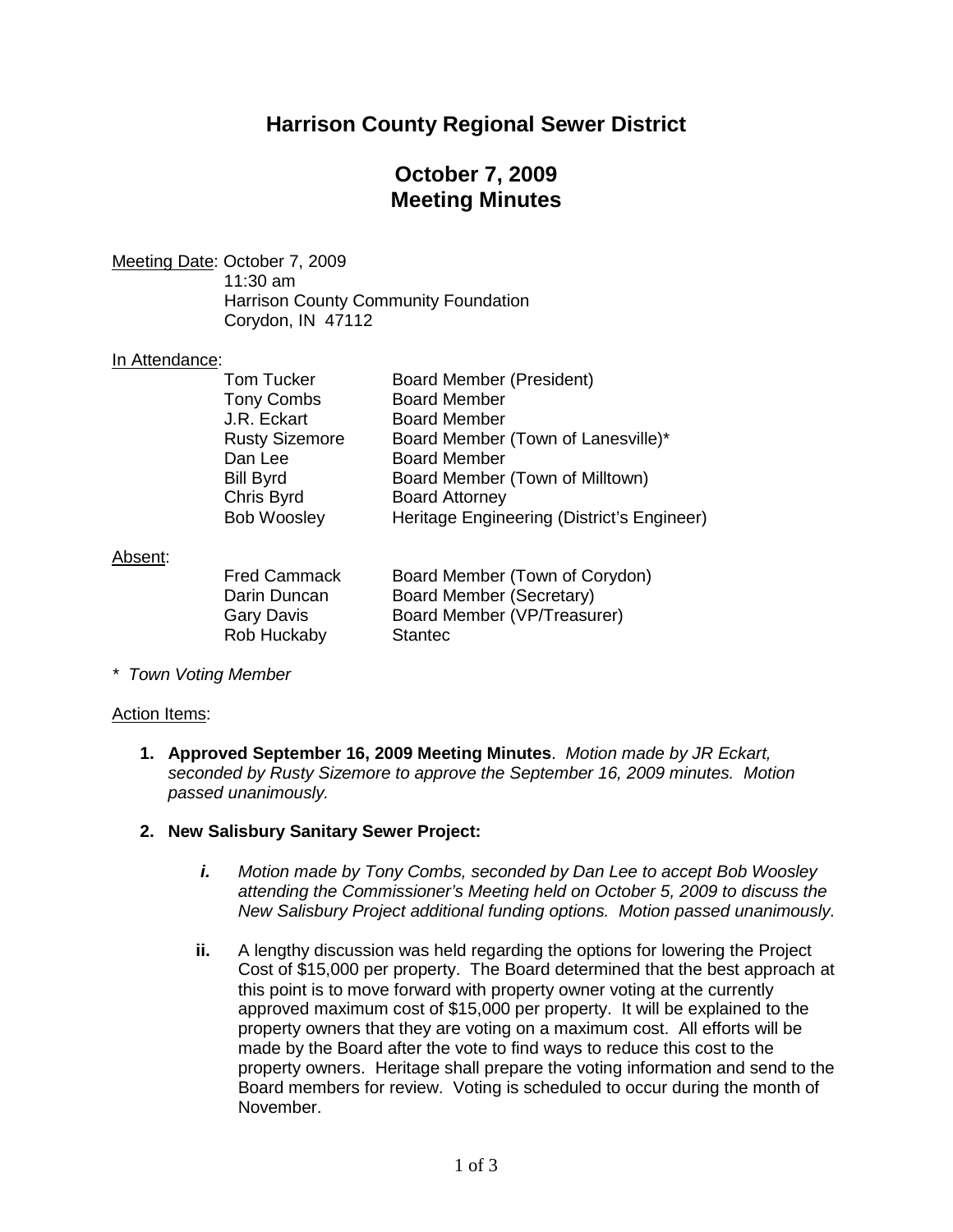- **3. New Salisbury EDA Grant Information:** Tom Tucker is providing additional information to River Hills Development concerning the District's DUN's and CCR numbers. This information was requested as part of the grant application.
- **4. HCCF Grant Updates**
	- **i. New Salisbury Sanitary Sewer Project (\$65,000):** The District was **Awarded** the grant. A motion was made by Tony Combs, seconded by Rusty Sizemore to allow Tom Tucker to sign the agreement with the HCCF. Motion passed unanimously.
	- **ii. Lanesville Stormwater Demonstration Project (\$58,500):** The District was informed that they were **NOT** awarded this grant.
- **5. 2010 Budget:** A draft of the 2010 Budget was presented by Bob Woosley. A copy of this draft budget is included as an Attachment to these minutes.
	- **i. Operating Budget:** A draft budget of \$46,800 was presented. All Board members were asked to review this budget prior to the next meeting and provide any comments or revisions they would like to see made.
	- **ii. Projects Budget:** A draft budget of \$0 was presented. Bob explained that he put \$0 due to the efforts that will be made on the New Salisbury Project. The Board requested that at a minimum there needs to be a budget included for a project at the Lanesville Interchange. This project will be a preliminary design project to show how the area can best be served with construction cost estimates prepared. A budget of \$10,000 will be created to cover this project and any potential future items that may arise during the year.

### **The budget request will be taken before the Commissioners at their first meeting in November.**

## Next Meeting:

1. Board Meeting: **Wednesday October 21, 2009 at 8:30 am** @ Harrison County Community Foundation Building.

Minutes prepared by: Heritage Engineering

# **End of Minutes**

Approved By:

\_\_\_\_\_\_\_\_\_\_\_\_\_\_\_\_\_\_\_\_\_\_\_\_\_\_\_\_ \_\_\_\_\_\_\_\_\_\_\_\_\_\_\_\_\_\_\_\_\_\_\_\_\_\_ Tom Tucker, President Tony Combs